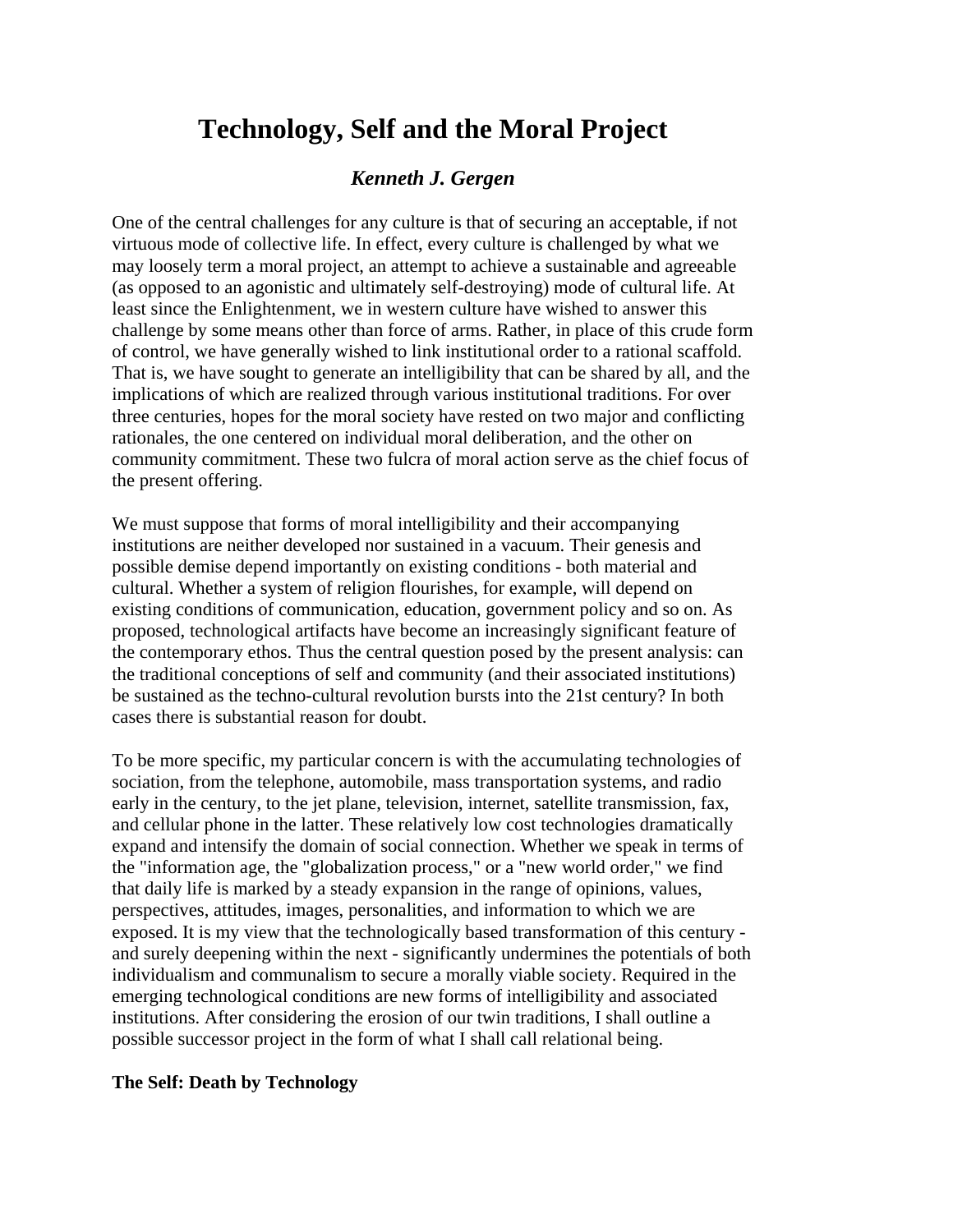Drawing from early Greek, Judaic, and Christian traditions, but most fully articulated within the course of the Enlightenment, we have traditionally viewed the single individual as the atom of the moral society. Whether we speak in terms of psyche, soul, agency, rational deliberation, or conscious choice, we generally hold that moral action is derived from particular conditions of individual mind. Thus philosophers seek to establish essential criteria for moral decision making, religious institutions are concerned with states of individual conscience, courts of law inquire into the individual's capacity to know right from wrong, and parents are concerned with the moral education of their young. The general presumption is that the virtuous mind propels meritorious conduct, and that with sufficient numbers of individuals performing worthy acts, we achieve the good society. Yet, as Walter Ong's exploration of oral as opposed to literate or print societies suggests, our conception of individual minds is vitally dependent on the technological ethos. The shift from an oral to a print culture, Ong proposes, significantly altered the common forms of thought. Thus for example, in oral societies people were more likely to depend on recall, concrete as opposed to abstract categories, and redundancy as opposed to precision. Yet, there is an important sense in which this fascinating thesis is insufficiently realized. While Ong wished to locate forms of mental life within a cultural context, he had no access into mental conditions themselves. That is, the analysis may be viewed as a treatise not on mental conditions but on cultural constructions of the mind. It is not thought in itself that changed but our way of defining what it is to think.

To extend the implications of Ong's analysis, we may ask whether the conception of mind as a critical focus of study - something we must know about - was not solidified by the expansion of printed media. In an oral society, where the determination of the real and the good grows from face-to-face negotiation, there is little reason to launch inquiry into the speaker's private meaning. Through words, facial expressions, gestures, physical context and the constant adjustments to audience expression, meanings are made transparent. However, when print allows words to spring from the face-to-face relationship - when the discourse is insinuated into myriad contexts separated in time and space from its origins - then the hermeneutic problem becomes focal. To wonder and speculate about "the mind behind the words" is to create the reality of this mind. To grant this mental condition the status of originary source of action is to solidify its importance. Both hermeneutic study and psychological science have since assured the the reality of a meaning/full mind with moral intent.

Given the potential dependency of conceptions of self on technological conditions, let us consider our contemporary ethos. In particular, what is to be said about the increasing insinuation of the technologies of sociation into our lives and its effects on our beliefs in individual minds? In my view the transformation of the technological ethos slowly undermines the intelligibility of the individual self as an originary source of moral action. The reasons are many and cumulative; I limit discussion here to several concatenating tendencies:

*- Polyvocality*. By dramatically expanding the range of information to which we are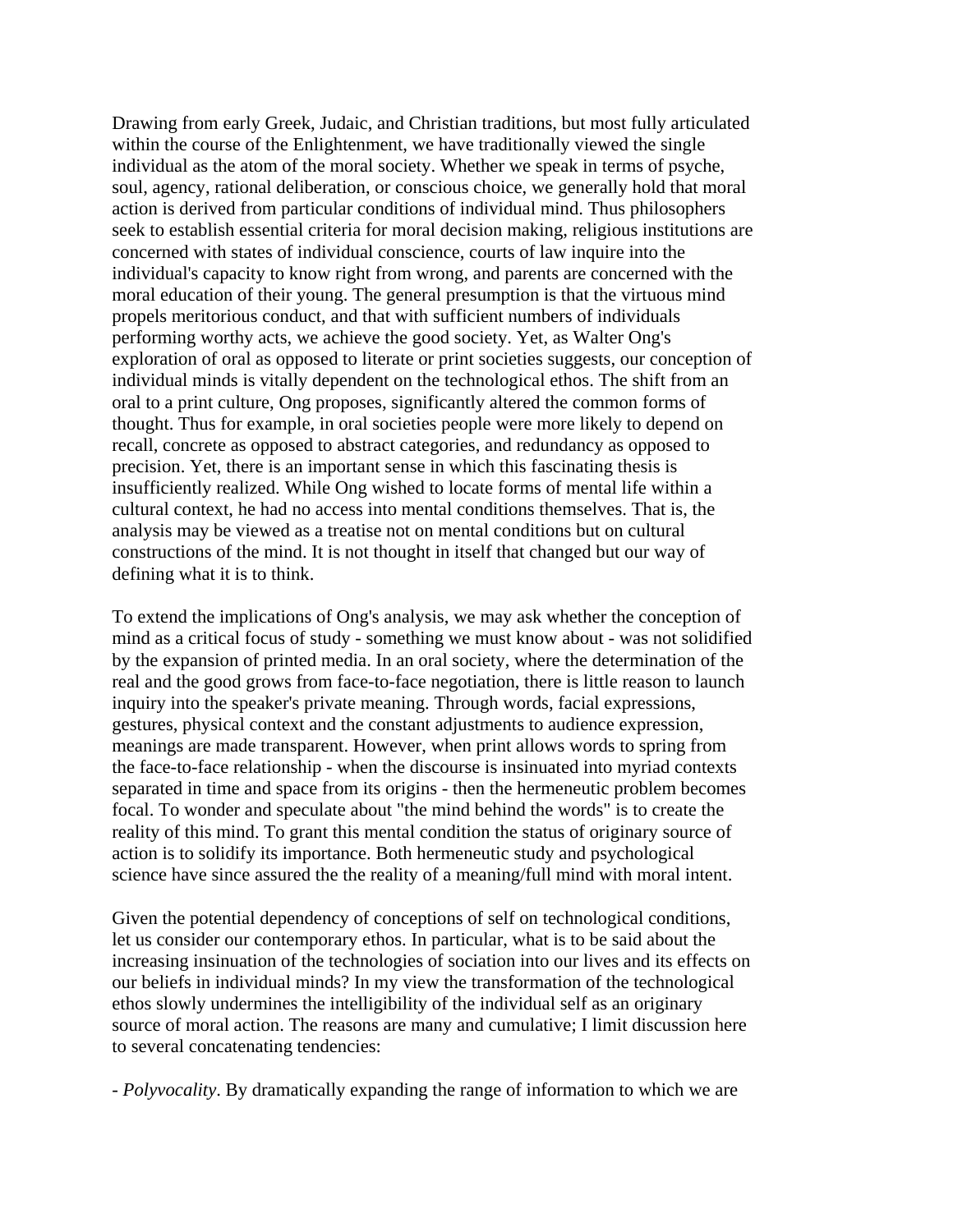exposed, the range of persons with whom we have significant interchange, and the range of opinion available within multiple media sites, so do we become privy to multiple realities. Or more simply, the comfort of parochial univocality is disturbed. From the spheres of national politics and economics to local concerns with education, environment, or mental health we are confronted with a plethora of conflicting information and opinion. And so it is with matters of moral consequence. Whether it is a matter of Supreme Court nominees, abortion policies, or affirmative action, for example, one is deluged with conflicting moral standpoints. To the extent that these standpoints are intelligible, they also enter the compendium of resources available for the individual's own deliberations. In a Bakhtinian vein, the individual approaches a state of radical polyvocality.

If one does acquire an increasingly diverse vocabulary of deliberation, how is a satisfactory decision to be reached? The inward examination of consciousness yields not coherence but cacophony; there is not a "still small voice of conscience" but a chorus of competing contenders. It is one's moral duty to pay taxes, for example, but also to provide for one's dependents, to keep for oneself the rewards of one's labor, and to withhold monies from unjust governmental policies; it is one's moral duty to give aid to starving Africans, but also to help the poor of one's own country, to prevent population growth, and to avoid meddling in the politics of otherwise sovereign nations. Where in the mix of myriad moralities is the signal ofcertitude?

If immersion in a panoply of intelligibilities leaves one's moral resources in a state of complex fragmentation, then in what degree are these resources guiding or directing? Or more cogently for the present analysis, if "inward looking" becomes increasingly less useful for matters of moral action, does the concern with "my state of mind" not lose its urgency? The more compelling option is for the individual to turn outward to social context - to detect the ambient opinion, to negotiate, compromise, and improvise. And in this move from the private interior to the social sphere, the presumption of a private self as a source of moral direction is subverted. If negotiating the complexities of multiplicity becomes normalized, so does the conception of mind as moral touchstone grow stale.

*- Plasticity*. As the technologies of sociation increase our immersion in information and evaluation, so do they expand the scope and complexity of our activities. We engage in a greater range of relationships distributed over numerous and variegated sites, from the face-to-face encounters in the neighborhood and workplace, to professional and recreational relationships that often span continents. Further, because of the rapid movement of information and opinion, the half life of various products and policies is shortened, and the opportunities for novel departures expanded. The composition of the workplace is thus in continuous flux. The working person shifts jobs more frequently, often with an accompanying move to another location. In the early 1990s one of three American workers had been with their employer for less than a year, and almost 2 out of 3 for less than 5 years.

As a result of these developments, the individual is challenged with an increasingly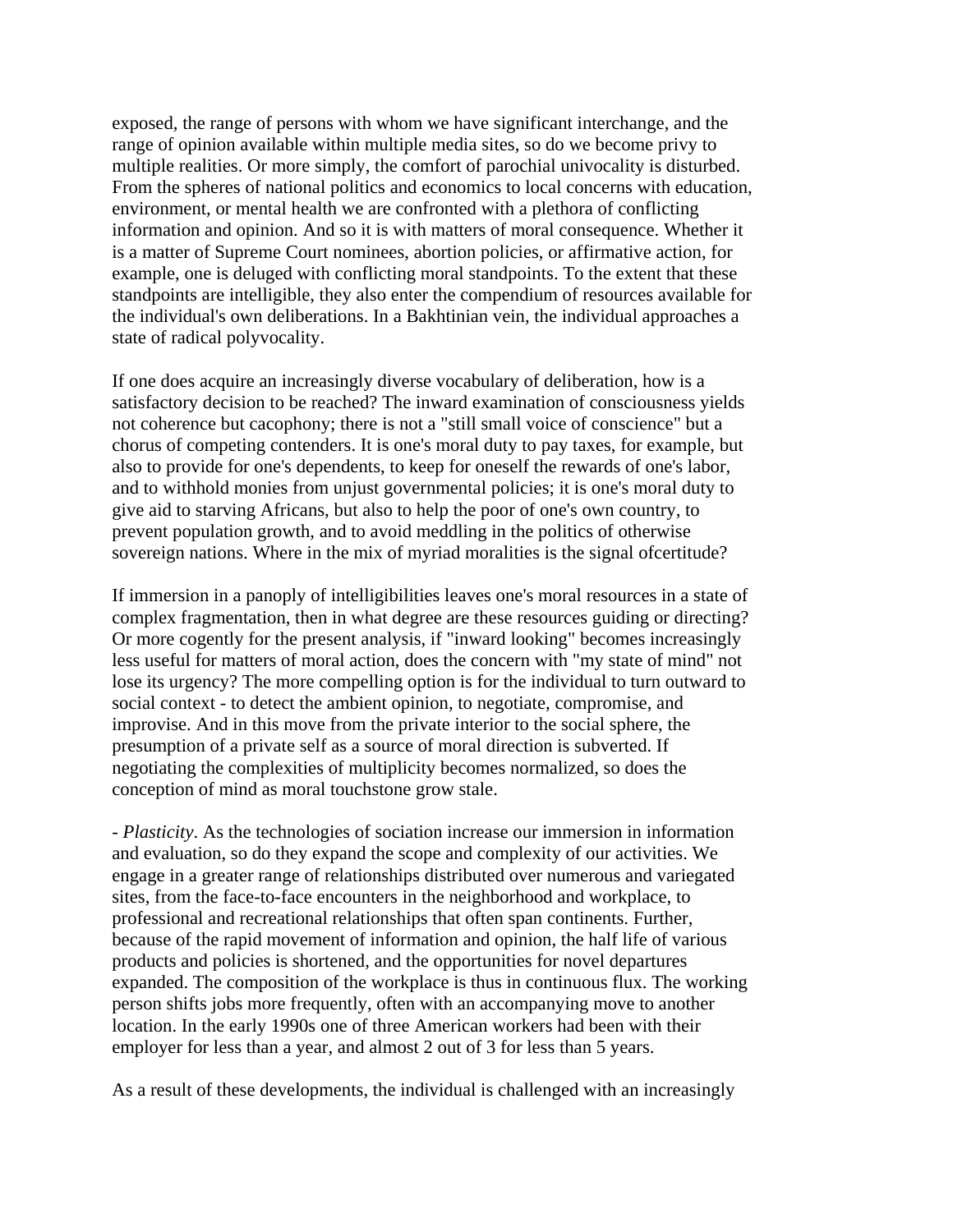variegated array of behavioral demands. With each new performance site, new patterns of action may be required; dispositions appetites, personae - all may be acquired and abandoned and reappropriated as conditions invite or demand. With movements through time and space, oppositional accents may often be fashioned: firm here and soft there, commanding and then obedient, sophisticated and then crude, righteous and immoral, conventional and rebellious. For many people such chameleon-like shifts are now unremarkable, they constitute the normal hurly burly of daily life. At times the challenges may be enjoyed, even sought. It was only four decades ago when David Riesman's celebrated book, The Lonely Crowd, championed the virtues of the inner directed man, and condemned the other directed individual for lack of character - a man without a gyroscopic center of being. In the new techno-based ethos there is little need for the inner-directed, one-style-for-all individual. Such a person is narrow, parochial, inflexible. In the fast pace of the technological society, concern with the inner life is a luxury - if not a waste of time. We now celebrate protean being. In either case, the interior self recedes in significance.

*- Repetition*. Let us consider a more subtle mode of self-erosion, owing in this instance to the increasing inundation of images, stories, and information. Consider here those confirmatory moments of individual authorship, moments in which the sense of authentic action becomes palpably transparent. Given the Western tradition of individualism, these are typically moments in which we apprehend our actions as unique, in which we are not merely duplicating models, obeying orders, or following conventions. Rather, in the innovative act we locate a guarantee of self as originary source, a creative agent, an author of one's own morality. Yet, in a world in which the technologies facilitate an enormous sophistication in "how it goes," such moments become increasingly rare. How is it, for example, that a young couple, who for 20 years have been inundated by romance narratives - on television and radio, in film, in magazines and books - can utter a sweet word of endearment without a haunting sense of cliche? Or in Umberto Eco's terms, how can a man who loves a cultivated woman say to her, "'I love you madly," when "he knows that she knows (and that she knows that he knows) that these words have already been written by Barbara Cartland.?" In what sense can one stand out from the crowd in a singular display of moral fortitude, and not hear the voices of John Wayne, Gary Cooper, or Harrison Ford just over the shoulder?

Should one attempt to secure confirmation of agency from a public action - political remonstrance, religious expression, musical performance, and the like - the problems of authenticity are even more acute. First, the existing technologies do not allow us to escape the past. Rather, images of the past are stored, resurrected, and recreated as never before. In this sense, the leap from oral to print memory was only the beginning of a dramatic technological infusion of cultural memory. Thus, it becomes increasingly difficult to avoid observations of how any notable action is historically prepared. To perform publicly is to incite incessant commentaries about how one is, for example, "just like the 60s," "has his roots in Billy Sunday revivalism," or "draws his inspiration from Jimmy Hendrix." Should the public demonstration gain media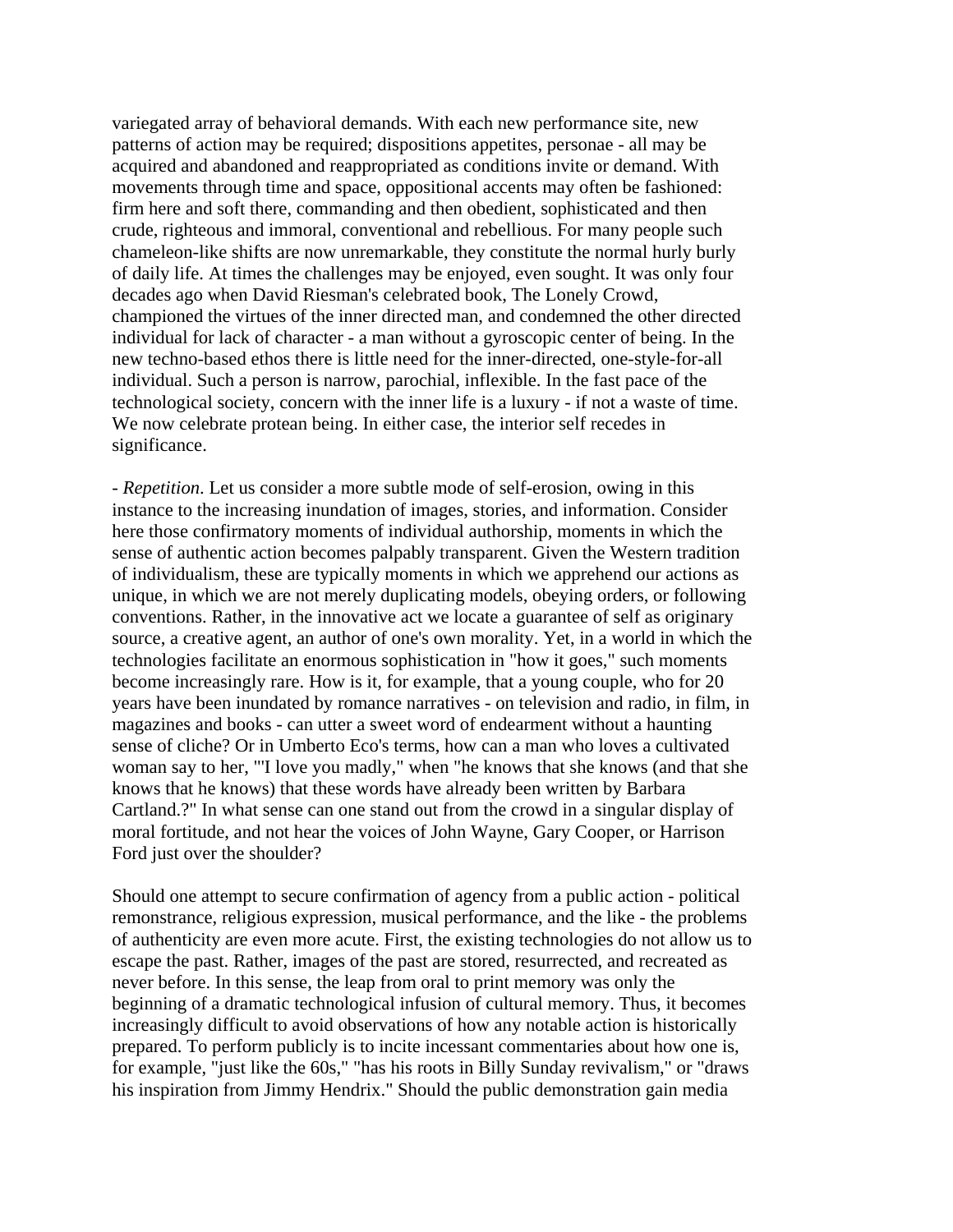interest there is also a slow conversion from the authentic to the instrumental. That is, what may have once seemed spontaneous is now converted to a performance "for the media" and its public. Indulgence in political passion, for example, becomes muted by the attentions one must give to wardrobe, voice projection, and facial expression. One cannot simply "play the music," but must be concerned with hair styling, posture, and girth. In a world in which the local is rapidly transported to the global, the half-life of moral authenticity rapidly diminishes.

*- Transience*. To the extent that one is surrounded by a cast of others who respond to one in a similar way, a sense of unified self may result. One may come to understand, for example, that he is the first son of an esteemed high school teacher and a devoted mother, a star of the baseball team, and a devout Catholic. This sense of perdurable character also furnishes a standard against which the morality of one's acts can be judged. One can know that "this just isn't me," that "If I did that I would feel insufferable guilt." However, with the accumulating effects of the technologies of sociation, one now becomes transient, a nomad, or a "homeless mind." The continuous reminders of one's identity - of who one is and always has been - no longer prevail. The internal standard grows pallid, and in the end, one must imagine that it counts for little in the generation of moral action.

There is a more subtle effect of such techno-induced transience. It is not only a coherent community that lends itself to the sense of personal depth. It is also the availability of others who provide the time and attention necessary for a sense of an unfolding interior to emerge. The process of psychoanalysis is illustrative. As the analyst listens with hovering interest to the words of the analysand, and these words prompt questions of deeper meaning, there is created for the analysand the sense of palpable interiority, the reality of a realm beyond the superficially given, or in effect, a sense of individual depth. The process requires time and attention. And so it is in daily life; one acquires the sense of depth primarily when there is ample time for exploration, time for moving beyond instrumental calculations to matters of "deeper desire," forgotten fantasies, to "what really counts." Yet, it is precisely this kind of "time off the merry-go-round" that is increasingly difficult to locate. In the technodominated world, one must keep moving, the network is vast, commitments are many, expectations are endless, opportunities abound, and time is a scarce commodity.

Each of these tendencies - toward polyvocality, plasticity, repetition, and transience function so as to undermine the longstanding presumption of a palpable self, personal consciousness as an agentive source, or interior character as a touchstone of the moral life. Yet, while lamentable in certain respects, the waning intelligibility of moral selves is much welcomed in other quarters. Both intellectually and ideologically the concept of the self as moral atom is flawed. On the conceptual level, it is not simply that the conception of moral agency recapitulates the thorny problems of epistemological dualism - subject vs. object, mind vs. body, minds knowing other minds - but the very idea of an independent decision maker is uncompelling. How, it is asked, could moral thought take place except within the categories supplied by the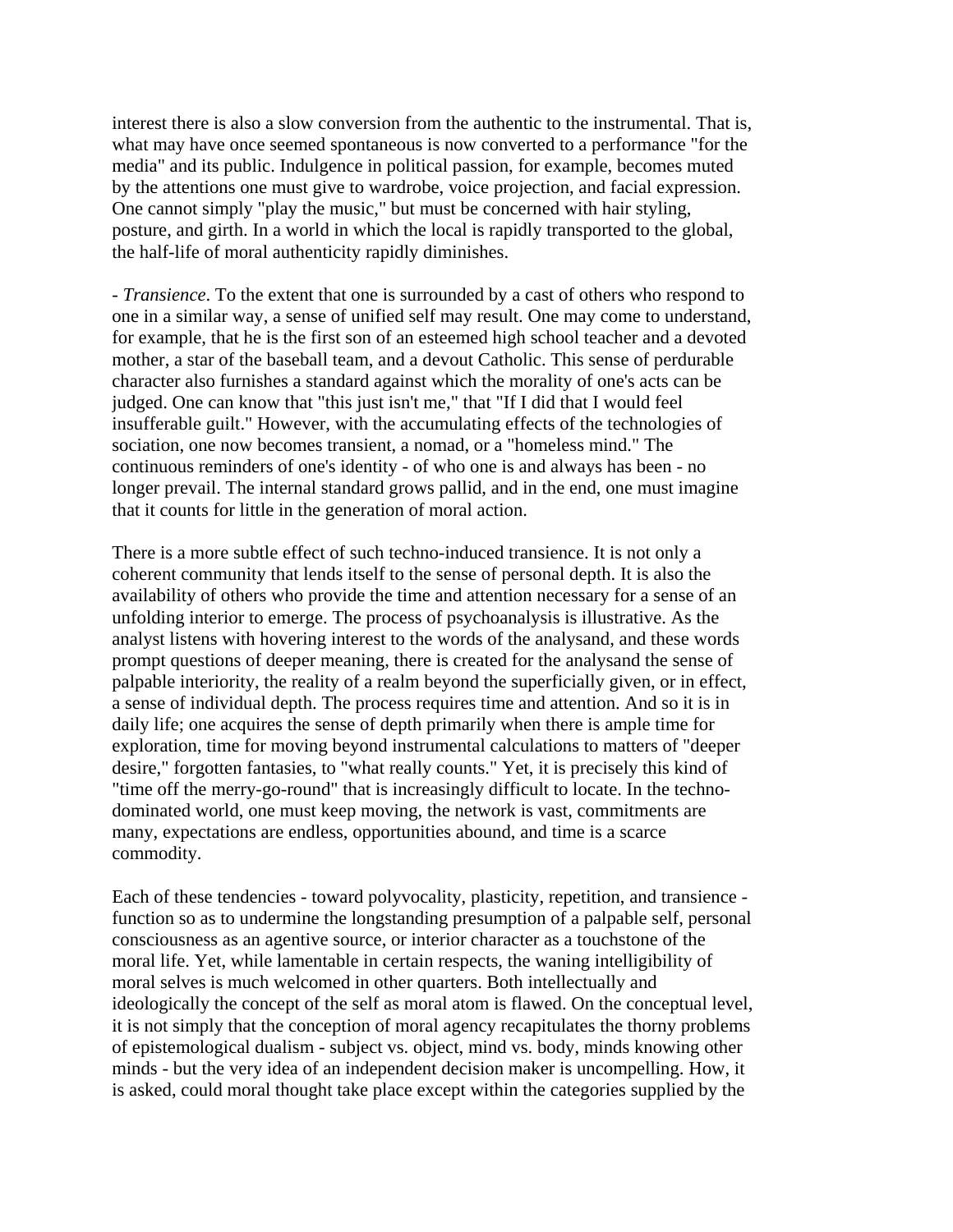culture? If we subtracted the entire vocabulary of the culture from individual subjectivity, how could the individual form questions about justice, duty, rights, or moral goods? In Michael Sandel's terms, "To imagine a person incapable of constitutive attachments...is not to conceive an ideally free and rational agent, but to imagine a person wholly without character, without moral depth.

These conceptual problems are conjoined to widespread ideological critique. Alexis de Tocqueville's observations of 19th century American life set the stage: "Individualism is a calm and considered feeling which disposes each citizen to isolate himself from the mass of his fellows...he gladly leaves the greater society to look after itself." Within recent decades these views have been echoed and amplified by many. Christopher Lasch has traced linkages between individualist presumptions and cultural tendencies toward narcissism; Bellah and his colleagues argue that certain forms of individualism work against the possibility for committed relationships and dedication to community; for Edward Sampson the presumption of a self-contained individual leads to an insensitivity to minority voices, suppression of the other, and social division. Ultimately, the conception of an interior origin of action defines the society in terms of unbreachable isolation. If what is most central to our existence is hidden from the other, and vice versa, we are forever left with a sense of profound isolation, an inability to ever know what lies behind the other's visage. By constituting an interior self we inevitably create the Other from whom we shall forever remain alien.

### **Techno/Community: All Against All Redux**

As we find, there are many reasons for welcoming a decline in attempts to lodge moral action in independent minds. It is not simply the conceptual and political limits inherent in individualism that are at stake here. Rather, for many analysts there is a far superior candidate available for achieving the moral project, namely the community. As Alisdair MacIntyre has proposed, to be an individual self - that is, one who is identified within a narrative of past, present, and future, requires a community. To be a moral self, then, is "to be accountable for the actions and experiences which compose a narratitable life within a community." In this sense, the moral project is achieved by sustaining the best of a community's traditions. In effect, "The virtues find their point and purpose not only in sustaining those relationships necessary if the variety of goods internal to practices are to be achieved...but also in sustaining those traditions which provide both practices and individual lives with their necessary historical context." On the more political level, this view resonates with the shift from a rights-based to a duty-based orientation to societal life, as advocated by the communitarian movement.

Let us again, however, consider the community as moral resources in the age of technology. Again the way is paved for such reflection by an earlier classic, in this case Benedict Anderson's Imagined Communities. As Anderson proposes the emergence of nation states was importantly facilitated by the development of print technology - which not only succeeded in unifying and codifying particular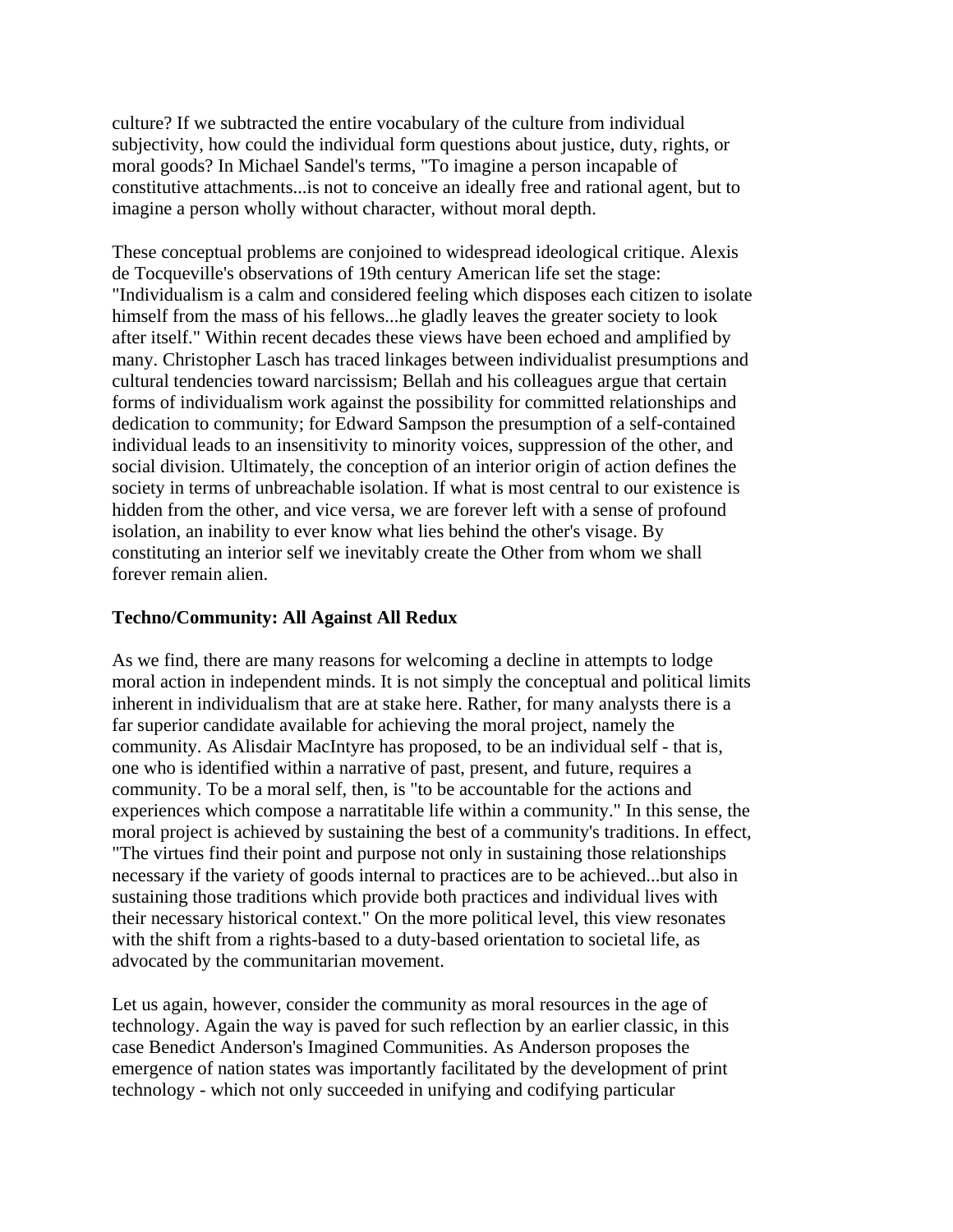languages, but could be used to generate a sense of common interest and common future. In effect, we cannot separate issues of social organization from the technological context. In light of the contemporary context, then, what are the potentials of community based morality?

If by community we mean a group of people relating face-to- -face across time in a geographically circumscribed habitat, there would appear little hope for success in the moral project. As I attempted to outline in The Saturated Self, 20th century technologies of sociation are everywhere eroding the traditional face-to-face commuity as a generative matrix for moral action. Mass transportation systems have separated home from workplace, and neighborhoods from commercial and entertainment centers; families are frequently scattered across continents, and largely owing to career demands the average American now moves households over 11 times during his or her life. Even when neighbors or families are within physical proximity, face-to-face interaction has dramatically diminished. Technologically mediated exchange - through telephone, television, radio, CD players, computers and the like is steadily reducing dependency on those in the immediate surrounds. In these and many other ways, both the geographically circumscribed neighborhood and the traditional family unit are losing their capacity to generate and sustain moral commitment. Thus, while theoretically more appealing than individualism, the emerging technological ethos poses substantial and ever intensifying limits to lodging morality in geographically based communities.

Yet, while technological developments are reducing the significance of face-to-face communities within the culture, we are also witnessing a striking increase in the number and importance of technologically mediated communities. These are communities whose participants rely largely on communication technologies for sustaining their realities, values, and agendas. Television evangelism is an obvious case in point. Several million Americans are linked primarily through mediated communication to a set of beliefs that affect decisions from local school systems across the country to the posture of national political parties. Less obvious is the organization of over 20,000 non-governmental organizations (NGOs) operating internationally - to combat starvation, overpopulation, AIDs, environmental erosion, and other threats to human well-being - and over a million such private organizations advancing human welfare within the United States. Such organizations are vitally dependent on existing communication technology for continuing sustenance.

Less public in their moral agenda are also the countless number of computermediated or virtual communities emerging over the past decade. The sense of community often created within such groups is illustrated in Howard Rheingold's The Virtual Community:

Finding the WELL (a computer mediated community) was like discovering a cozy little world...hidden within the walls of my house; an entire cast of characters welcomed me to the troupe with great merriment as soon as I found the secret door....A full-scale subculture was growing on the other side of my telephone jack,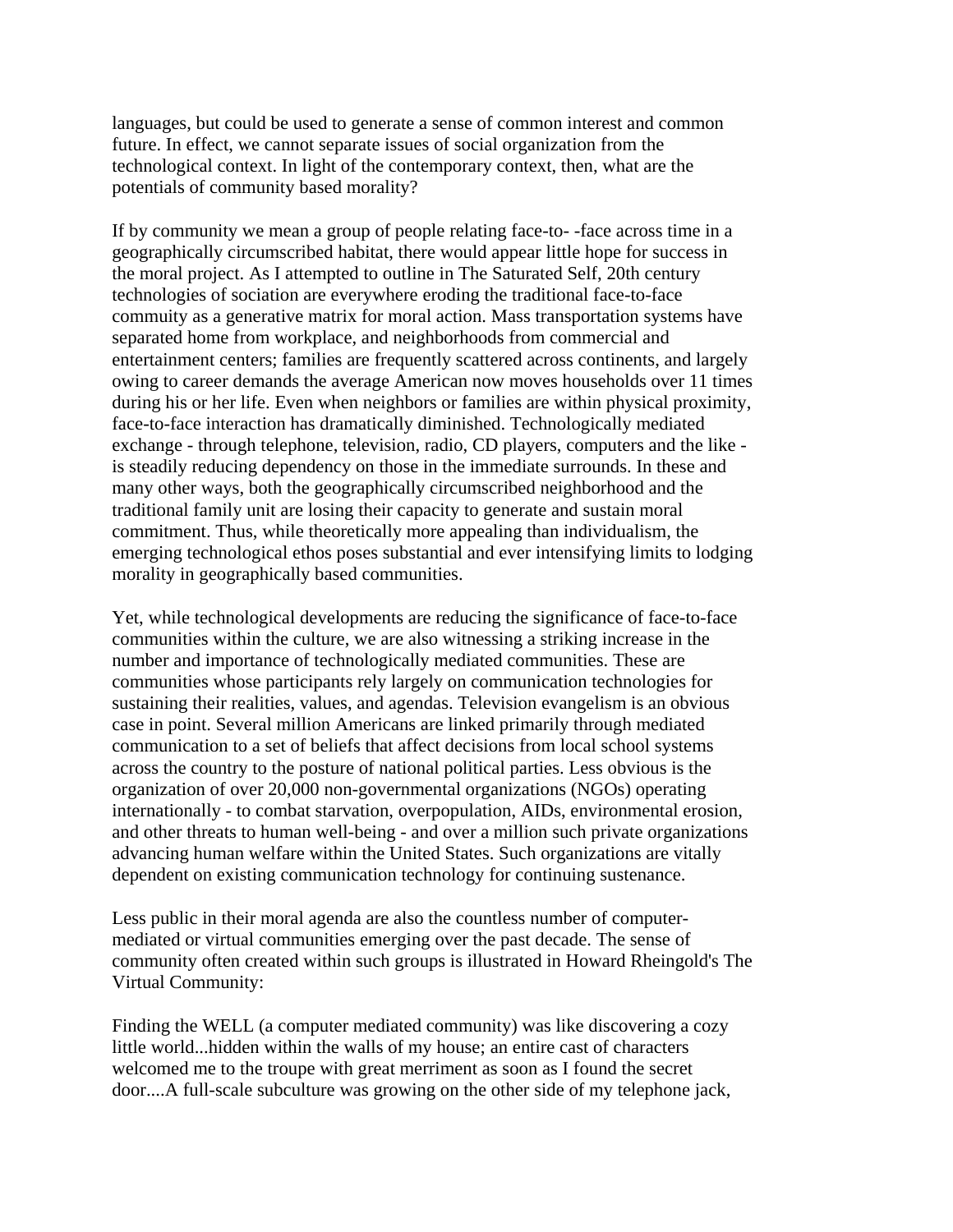and they invited me to help create something new. The virtual village of a few hundred people I stumbled upon in 1985 grew to eight thousand by 1993.

The emergence of these communities is now facilitated by the World Wide Web, on which virtually any organization can mount a colorful invitation to participate. At present there are, for example, highly active web sites inviting membership in the Druid religion and in Pantheism. The potential power of these forms of mediated engagement in people's lives is perhaps most dramatically evidenced in the ability of the techno-generated cult, Heaven's Gate, to precipitate mass suicide.

If moral dispositions are solidified through relationships, one might see great promise in 20th century communication technologies. Here we find a mushrooming of new communities, many of them specifically constructed around visions of the good. As Dave Healy appropriately reflects, "To the extent that the Internet represents a culture of coherence, it serves as a corrective to the dangers of individualism." Yet, the very advantages of technologically based organization may simultaneously pose the greatest danger. Rapidly, inexpensively and with little regard to geographic distance, self-organizing enclaves are created and sustained. At the same time, however, the ease and efficacy of organization is accompanied by strong centripetal or innerdirected tendencies. With the flick of a switch the individual enters the totalizing reality of the group. In many cases, the techno-mediated relationships are complemented by printed media (newsletters, newspapers, magazines) and face-toface meetings (religious services, conferences, demonstrations, picnics). Social and political agenda invite a life-style of full engagement. Healy comments on the tendencies toward cyber-segmentation:

At my university...the IRC addicts are just as segregated as the occupants of my son's high school lunch room. In our computer lab the Vietnamese students hang on out on Vietnamese channels, just as at Ben's school they all sit at their own tables at lunch....On the net...talk tends not to get "overheard;" the boundaries separating virtual conversants are less substantial, but their effect is more dramatic. Two virtual places may be "separated" by only a keystroke, but their inhabitants will never meet.

Accompanying such segmentation is a tendency for moral/political positions to become polarized and rigidified. The in-group reality becomes more convincing, the out-group is seen as more malevolent. When the moral/political agendas become manifest in public action, jarring conflict is almost inevitable. And it is thus that our technologies have hastened what James Davison Hunter has called "the culture wars" - with blacks vs. whites, women vs. men, gays vs. straights, pro life vs. pro choice, right vs. left, young vs. old, minorities vs. the majority, and so on. It is when a commitment to justice, dignity, freedom, and moral integrity lead to the bombing of the Federal Building in Oklahoma that we began to confront the impasse community based morality.

### **Toward Relational Being**

As the preceding analysis suggests, our legacy for pursuing the moral project is severely delimited. In light of the emerging technological context, neither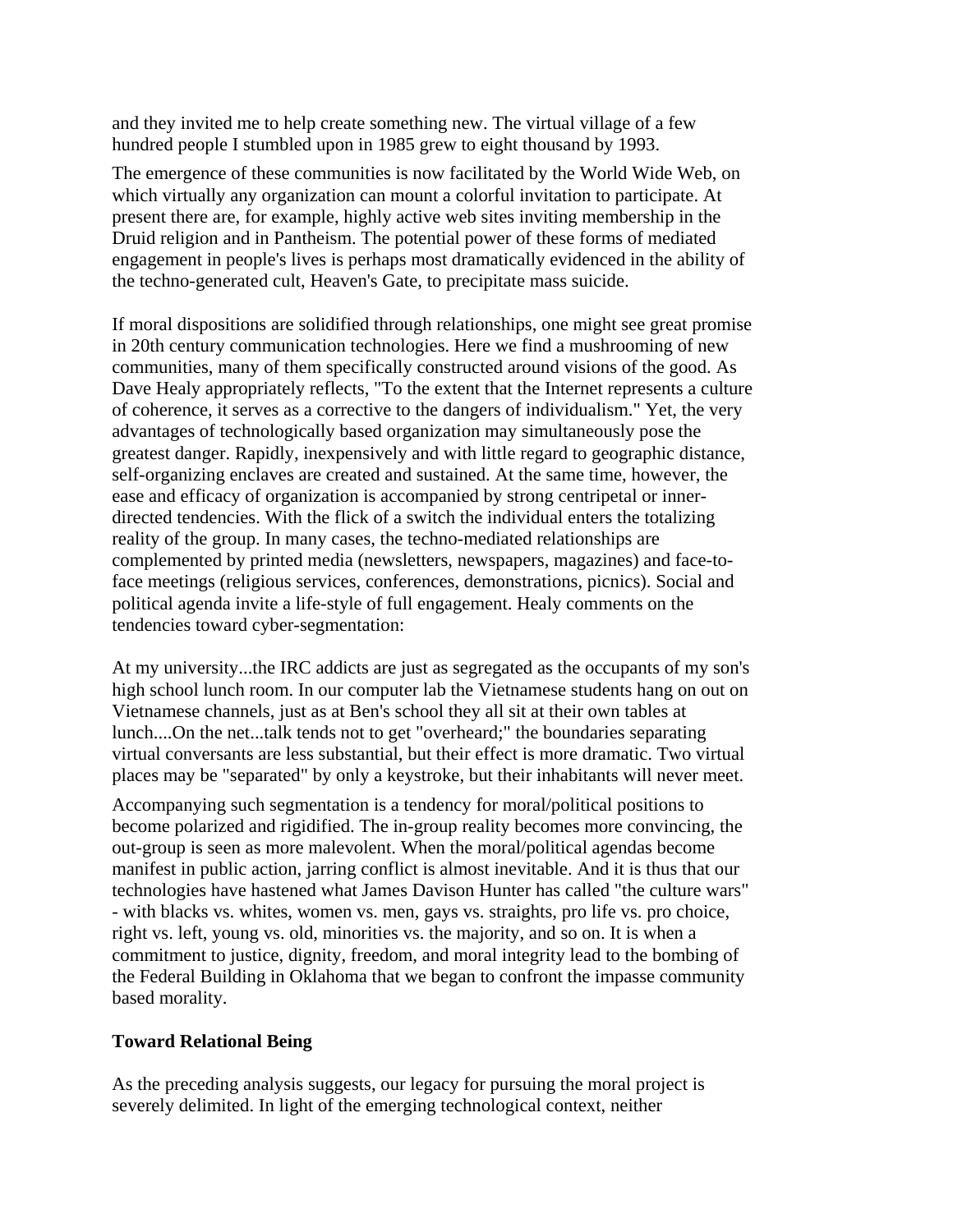individualism nor communalism holds substantial promise for securing an acceptable mode of cultural life. Both traditions are deeply flawed - conceptually, ideologically or practically. Indeed, with the emerging clash of global cultures one might view these traditions as potential hazards to our future well-being. On what conceptual grounds are we thus to proceed; are there significant alternatives to individualism and communalism offering promise for theorizing the moral project in the 21st century? In my view, there is subtle but significant movement taking place, one that will demand nurturant and creative attention in order to bear fruit. It is movement that works to subvert the self/society binary and to bring about an apotheosis of relationship. It is the attempt to subsume both self and community within a broader reality of relatedness.

In certain respects the emerging technologies again create the space for a relational imaginary. Of particular relevance is the development of chat rooms, bulletin boards, list serves and other inter-net facilities that enable relationships to take place without specific lodgement in individual bodies. That is, identities can be put forward that may or may not be linked in any specific way to the concrete existence of the participants, and these cyber-identities may carry on active and engaging relationships. Most significant for our purposes, we have here relationships that proceed not on the basis of "real selves" (originary minds within a body), but on the basis of self-positionings or discursive formations. (One "real self" may indeed generate multiple self-positions, and in some cases even set these into animated public interchange.) Further, it is only the coordinated functioning of these discursive formations that enable "community" to be achieved. In effect, community has no geographic locus outside the web of discourse by which it is constituted. We approach here pure relatedness, without self or community in the traditional sense.

The image of relationship without self or community does have other sources in the techno-sphere. For several decades the computer has served as one of the chief metaphors for human functioning. The cognitive revolution in psychology, along with the artificial intelligence movement and cognitive science, have derived much of their intelligibility from various equations of person and computer. However, with the dramatic expansion of the internet and World Wide Web, the computer gradually loses its rhetorical fascination. The internet is a domain that brings instantaneous relationship to an exponentially increasing population throughout the globe. It is a domain so vast and so powerful that it can scarcely be controlled by the nation state. It is legislated by no institution; it functions virtually outside the law. In this context the computer is merely a gateway into a domain without obvious end. The metaphor of the computer -limited and parochial, is gradually placed by the network - a world that stretches toward infinity.

In the same way that the cultural ethos has stimulated the scholarship of self and of community, so does it now function as an impetus to scholarly concern with relationship. Such attempts not only create a reality of relationship, but move slowly toward linking this reality to new conceptions and practices of moral significance. Such writings now emerge in many corners of the academy. For example, guided by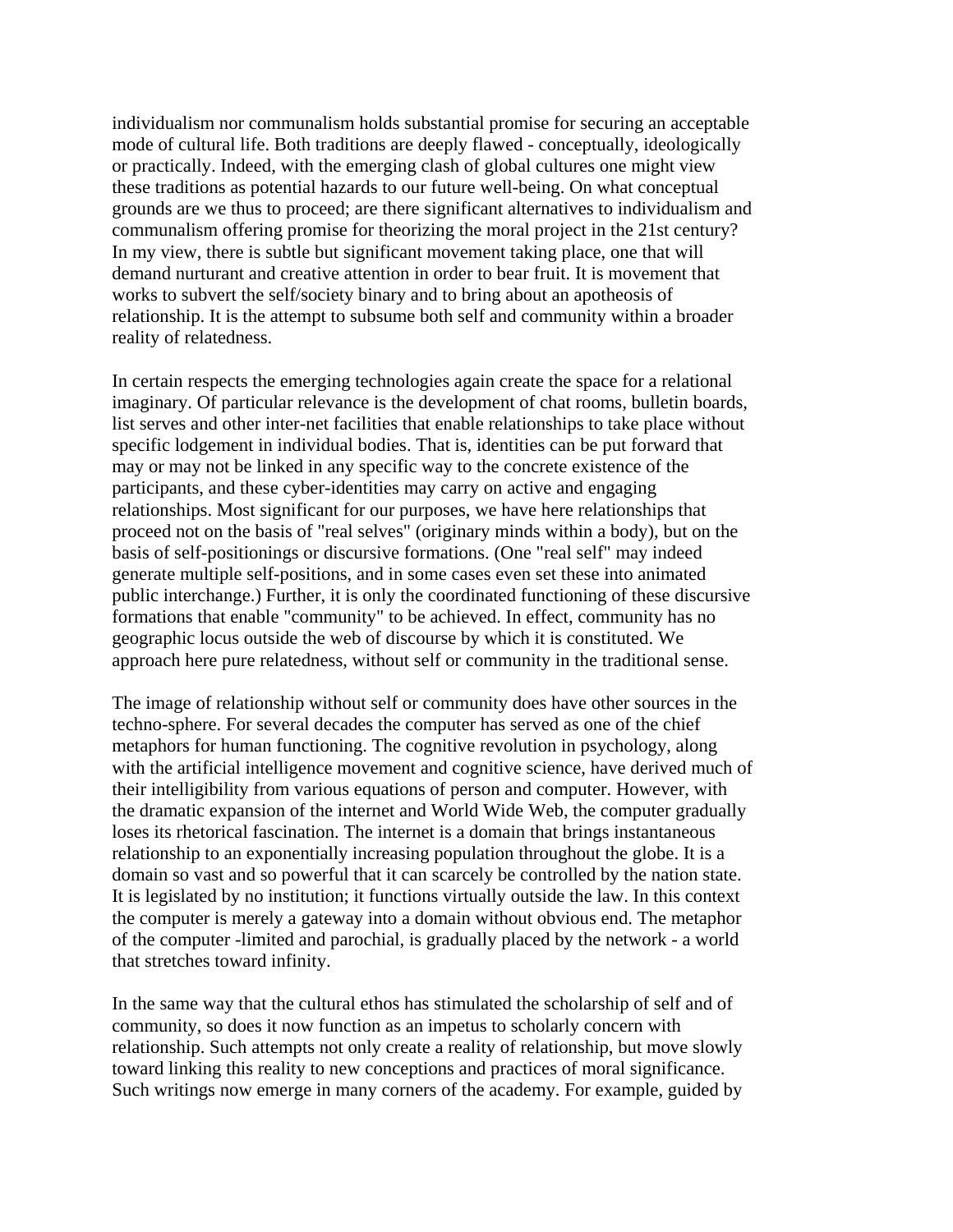such works as Jean Baker Miller's, Toward a new psychology of women, feminist scholars and practitioners have elaborated a relational view of self with broad therapeutic and moral implications. The work of the Stone Center, in particular, views the individual mind as inseparable from the relations of which one is a part. One's "self-esteeem," for example, is not a private possession, but a derivative of a relational matrix. This work bears a certain affinity to the broad-ranging discussion of Levinas' conception of moral responsibility. For Levinas ethics begins with the putting into question of the ego or knowing subject; morality begins with recognizing the face of the other as Other, and responding with selfless dedication. Both of the feminist and Levinasian movements celebrate relationship over self or community. However, in my view neither is entirely sufficient in crossing the self/other divide. We find here - and as well in the work of their predeccessors, George Herbert Mead and Martin Buber - that the concept of relationship presupposes something in the way of an essential self. For Levinas, and Buber in particular, the other (or the thou) is the object of a contempletive or integral consciousness. For the relational feminists as well as Mead, we find an implicit presumption of an essentialized self that is a necessary prerequisite for comprehending the other's mental states. There is no empathy or symbolic interaction until there are selves to comprehend the other's interior. In all these cases, ethical actions ultimately derive from a particular condition of individual mind.

On another front, psychologists have joined with cultural anthropologists to generate an image of individual mental functioning as inseparable from cultural milieu. For example, Bruner's highly influential work draws sustenance from Lev Vygotsky in proposing that "it is culture, not biology, that shapes...the human mind, that gives meaning to action by situating its underlying intentional states in an interpretive system."

In a similar vein, anthropologist Richard Shweder proposes that the mind is "contentdriven, domain-specific, and constructively stimulus-bound; and it cannot be extricated from the historically variable and culturally diverse intentional worlds in which it plays a constitutive part." A similar view is echoed in Michael Cole's volume,Cultural Psychology, in which a substantial account is generated of the way in which mental functioning is shaped through the use of cultural tools. Yet, in my view these accounts also remain substantially wedded to the traditional self/society binary. In contrast to the preceding lines of argument, it is not the private self that is privileged but the culture as origin of the self. There is little in the way of mind until there is culture; culture (community) functions as an ontological prior. As Michael Cole quotes Theodore Adorno, "Culture might be precisely that condition that excludes a mentality capable of measuring it."

More successful in escaping the thrall of the traditional binary, has been a movement bringing together scholars from across the humanities and social sciences in a resuscitation of Mikael Bakhtin's writings on dialogism. Focal attention shifts in this case from expositions of psychological process sui generis to characterizing self within ongoing relationships, replacing the concern with internal residues of cultural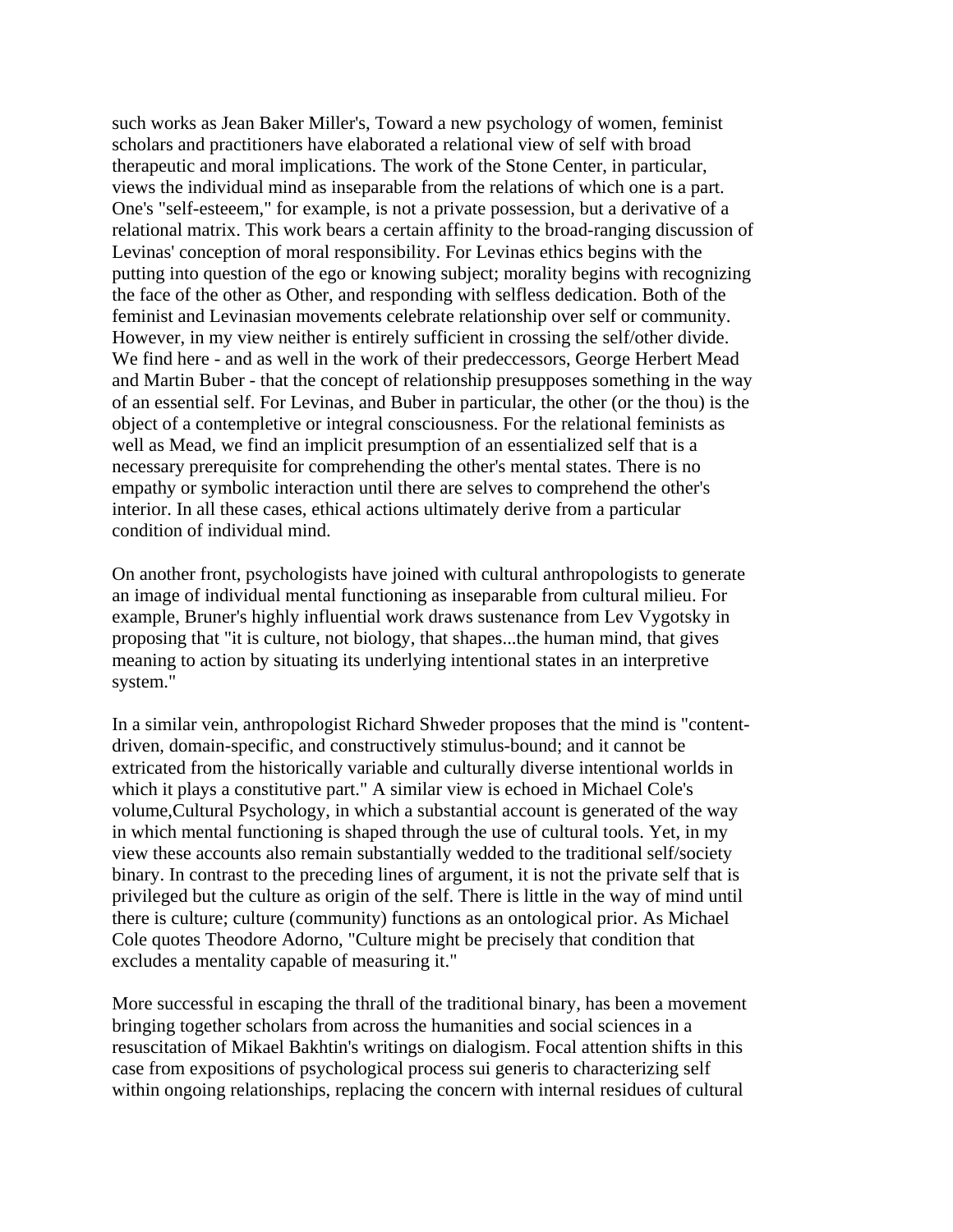experience with an examination of ongoing social (self-other) process from which individual functioning cannot be extricated. In such accounts, the self-other (individual/culture) binary is virtually destroyed. For example, drawing from Bakhtin's work Edward Sampson proposes that "all meaning, including the meaning of one's self, is rooted in the social process and must be seen as an ongoing accomplishment of that process. Neither meaning nor self is a precondition for social interaction; rather, these emerge from and are sustained by conversations occurring between people." Similarly, in his development of a "rhetorically responsive" view of human action, John Shotter is concerned with the way "responsive meanings are always first 'sensed' or 'felt' from within a conversation, ...and amenable to yet further responsive (sensible) development"."

These are interesting and important excursions into a relational imaginary. At the same time, it is too early to determine the full moral import of dialogic accounts. Among the major problems to be solved is how to reconcile a description of all intelligible action as dialogical with an ethical prescription of dialogue over monologue. If all intelligible human action is dialogic, what actions can be identfied as immoral, and on what grounds are we to argue their moral inferiority? If an intelligible view of monologue (something other than dialogue) can successfully be generated, then proponents also run the risk of violating the ethic in the very articulation of dialogicality - which itself seems propelled by a unified ontology, rationality and ethics.

There is yet another movement that, while overlapping in significant degree with the preceding, offers a significant alternative. Here we find a certain species of social constructionist scholarship with particularly deep roots in Wittgenstein's later works. Perhaps the key argument derived from Wittgenstein in this case is one which traces meaning to action. Rather than meaning deriving from individual minds (the self) or from the community (from whence interjected into selves), meaning is a byproduct of language use within relationship. Meaning is thus removed from hidden recesses of the mind and from the community, and placed in the coordination of actions - visible, present and continuous. When extended in this way, we find that both self and community are derivatives of relationship. To speak of self (our intentions, thoughts, emotions, etc) or community (our religion, ethnicity, nation, etc.) is already to participate in discursive traditions, and these traditions are developed and sustained within relationship. In this sense, relationship becomes a logical prior to all that we take to be real, objective, true, or moral. Resonating with this line of argument is a body of scholarship that attempts first to deconstruct the dualist presumption of self (within bodies), and then reconstruct the language of self in relational terms. The attempt, then, is to eliminate psychological states and conditions as explanations for action, and to reconstitute psychological predicates within the sphere of social process. The flavor of the critique is already captured in the preceding discussion of limits to individualist explanation. However, in the relational reconstitution of self, Potter and Wetherell's work provides an early entry. Here the term "attitude" is shorn of mental referents and is used to index positional claims within social intercourse. To possess and attitude (or an opinion), on this account, is to take a position in an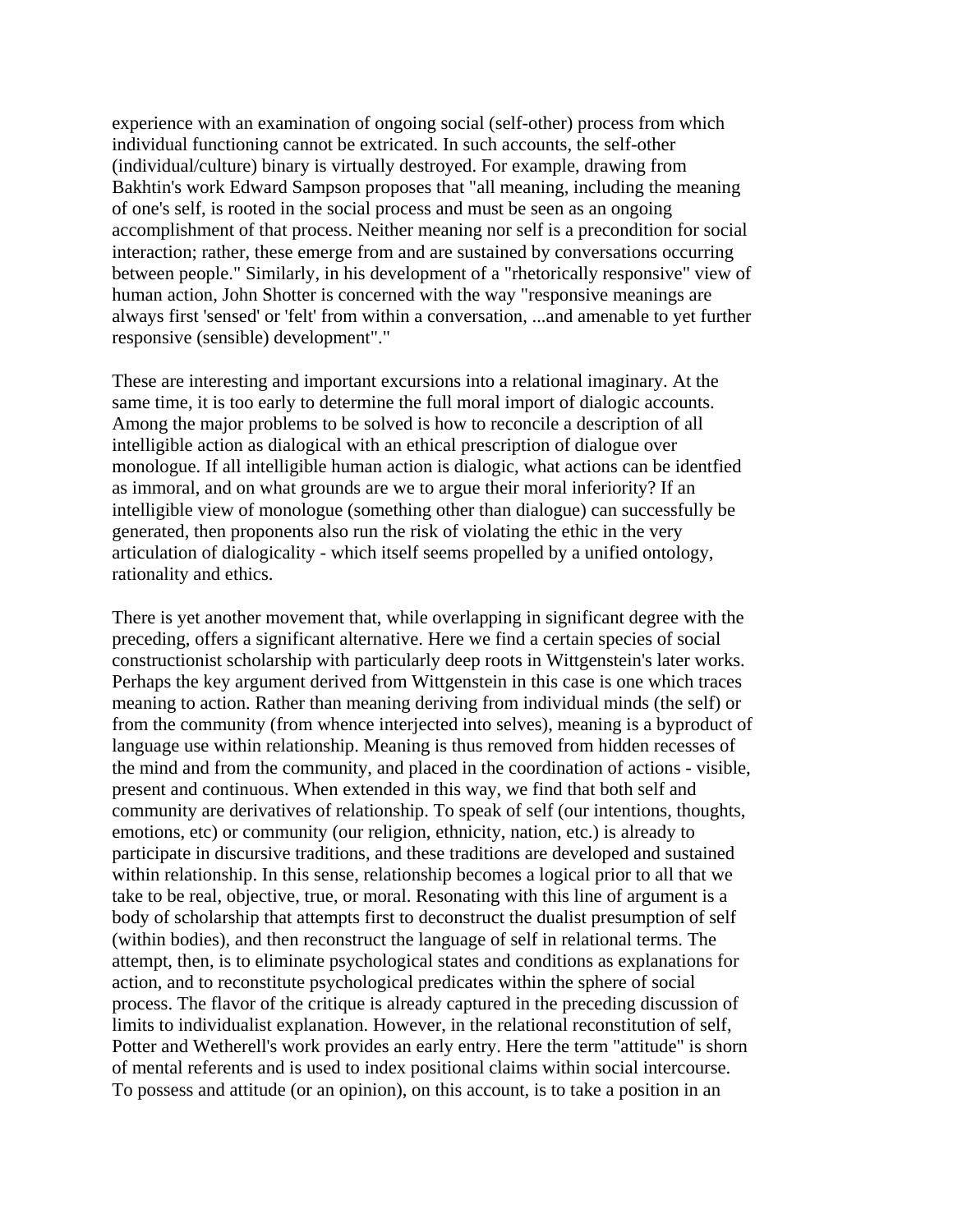ongoing conversation. The "attitude," then, cannot be extricated from the discursive relationship. In the same way, we can understand "reason" as a form of discourse not an effective form of mentation but of effective rhetoric. Memory from this standpoint is not something that occurs in mind or brain, but a particular kind of social action indexed by such phrases as "I remember." Or as Shotter proposes, memory is a "social institution." Emotion terms are reconstituted as constituents of culturally specific performances, and these performances are embedded within reiterative patterns of interchange. In effect, one cannot extricate the dancer from the dance.

Unlike much of the preceding work, such theorizing is not typically devoted to illuminating the truth about human action. Rather, social constructionism generally eschews the warrants of "truth" and "objectivity" in favor of a use-based conception of language. Thus, the attempt in such theorizing is primarily to furnish a range of discursive resources that might enlarge the potentials for human interchange. This aversion to truth posits also brings us face to face with the challenge of the moral project. In what sense can relational accounts, born of a constructionist sensibility, serve as moral resources for the future? At the outset it would seem that the constructionist aversion to fundamental or foundational claims carries over into moral stipulations. If so, then constructionism is placed under attack for its lack of moral standpoint - its "moral relativism." In effect, there is no moral standpoint here but a vacuum.

Yet, it is precisely within its groundlessness that we locate the moral potential of constructionism for the postmodern world. There is no attempt here to suppress an ethic or ideology, nor is there any attempt to ground such positions in a foundation or first philosophy. Rather, from the constructionist perspective, what we do have available in our discourses are resources either for creating or subverting the process of meaning making - which is to say, resources that are essential for creating any sense of the good (worth, value, ideals) - or destroying it. There is no foundational warrant for championing creation over destruction. However, if we value any form of action whatsoever, then we may have a stake in fostering processes of relationship from which values emerge and are sustained. Social construction does invite, then, inquiry into sustaining relationships from which meaning is generated. Without meaning there is no morality.

If the invitation is accepted, one might initially be drawn toward the promulgation of discourse ethics, as in the case of Habermas' significant efforts. However, in light of the anti-foundationalist thrust of constructionist reasoning there is little interest in such transcendental warrants for particular kinds of conversation. And, given arguments for the use-based character of meaning, there is little desire to generate abstract, context-free "rules for good conversations." Rather, for many constructionists there is more to be gained by turning from scholarship to societal practices. The practices of particular concern to morality are those relevant to sustaining conditions of meaning. Let us consider more closely: